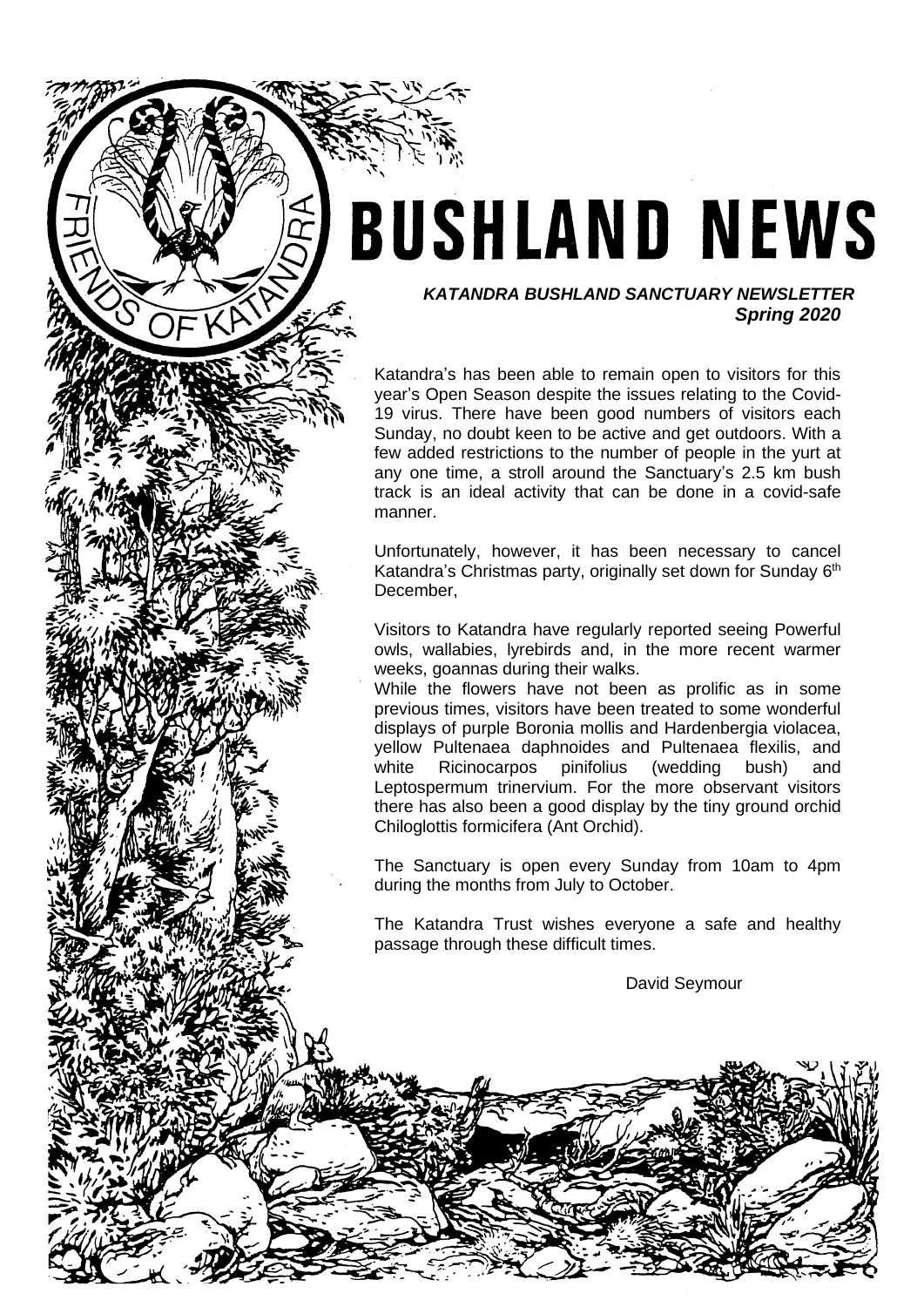## **Genus Zieria**

The different Boronia species of plants are well known for their four petal flowers, but they are not the only ones. The Zieria genus of plants, which belong to the same Rutaceae family as Boronia, also display flowers with four petals.



*Flowers of Boronia pinnata with four petals and eight stamen*

The leaves of all Rutaceae species are dotted with glands containing strongly aromatic volatile oils. This family also includes the economically important citrus trees.

Plants in the genus Zieria are shrubs or small trees. There are about 60 species of Zieria, all of which are endemic to the eastern states of Australia, except for *Zieria chevalieri*, which is found in New Caledonia.

One species, *Zieria parrisiae,* is listed as "critically endangered" (found growing only in a small area near Pambula on the NSW south coast), a further eleven are listed as "endangered" and eight as "vulnerable".



*The tiny, solitary four-petal flower of Zieria pilosa growing in Katandra*

Zieria flowers have four fused sepals alternating with four petals. There are four stamen and four carpels with their styles fused. The fruit have four lobes, each containing one or two seeds. (Boronia flowers have eight stamen.)



*The four-lobed fruit typical of the Zieria species. A leaf comprising of three leaflets is also shown.*

Katandra is home to two species of Zieria – *Z. smithii* and *Z. pilosa*.

Also known as "lanolin bush" or "sandfly zieria", *Z. smithii* is a schrub growing to a height of about 1  $\frac{1}{2}$  - 2 metres. It has small white flowers growing in large groups which can be quite spectacular as the whole plant flowers all at the same time. The flowers usually appear in spring and have petals only about 3-4 millimetres in length. The dark green leaves are composed of three leaflets with the middle leaflet slightly larger. The Pyrethan-like oil in its leaves is a good insect repellent.

*Z. pilosa*, also known as "hairy ziera", is a smaller schrub only growing to about 1 metre. It has single white to pale pink flowers, also with petals about 3-4 millimetres in length, which can appear all year round but usually in late spring / early summer.

## **Christmas party cancelled**

Unfortunately, due to uncertainty caused by the Covid-19 restrictions, the Katandra Christmas party initially set down for the first Sunday in December has been cancelled. It is hoped that issues related to the virus pandemic ease next year, allowing functions held in the Sanctuary at various times during the year to go ahead. More information will be provided in future editions of the Bushland News.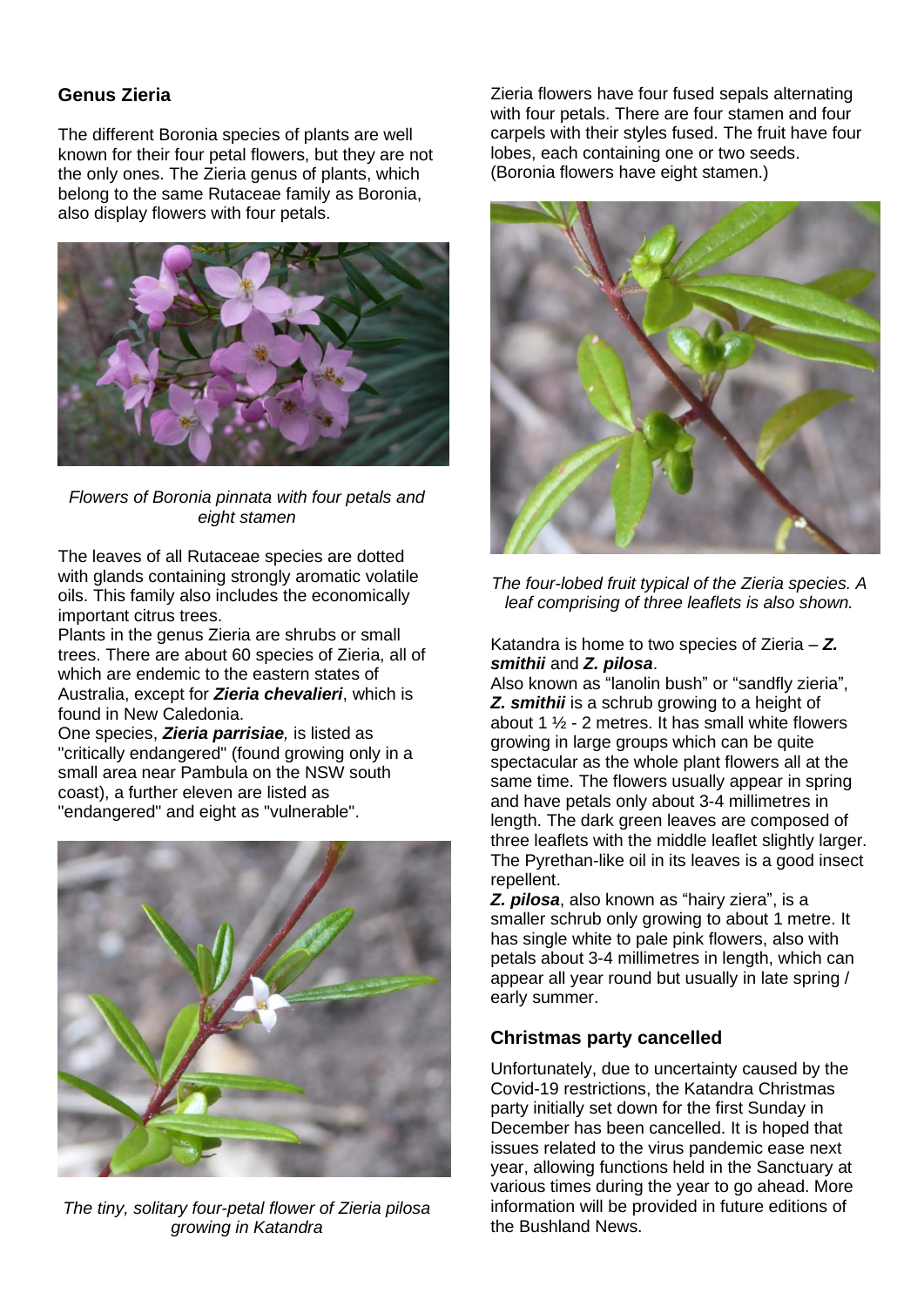## **Powerful Owls**

Sightings of Powerful owls in Katandra continue on a regular basis. These sightings are particularly encouraging considering the unfortunate disturbing of a nearby nest site earlier in the year. The owl in the adjacent photos was seen, with its possum prey, by visitors to the Sanctuary in late September.





Members of the public are encouraged to report sightings of powerful owls by sending an email to [powerfulowl@birdlife.org.au](mailto:powerfulowl@birdlife.org.au) with the location (street address or GPS location), an attached photo or call recording (if you have it), details of when the owl was seen or heard and anything interesting noticed about where it was or what it was doing (eg holding prey, perched on a tree branch etc).

## **Fauna Overpass**



If you have recently driven west along Mona Vale Road you may have noticed the concrete structure that has been constructed on the hill just past the now closed intersection with the eastern end of Lane Cove Road. This is part of the foundation of the vegetated overpass which has been planned to cross the road at this point.